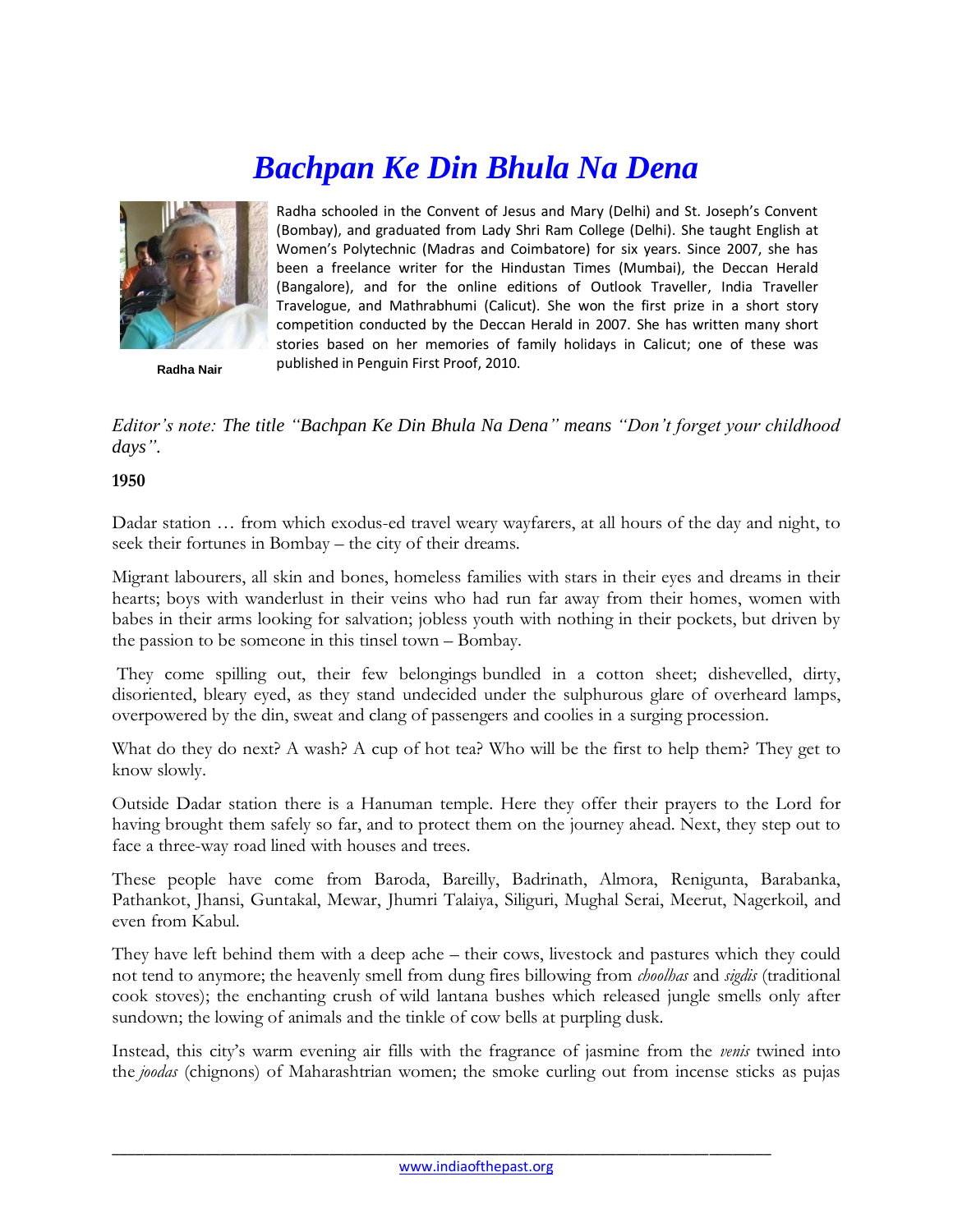get underway in all the Hindu homes; pungent aromas of pakoras and samosas being fried in wide *kadais* at street stalls; the comforting smell of roasted peanuts and horse gram.

They also get the occasional spike of a spicy mutton curry from an Anglo Indian home, and the unfamiliar sound of saxophones producing dance music. They see zooming Bentleys with parrot nosed Parsi men, looking majestic in their *phetas*, those hats that resembled the hooves of cows.

These village folk now join the confluence of many cultures, who have already left their imprint on this port city – the Parsis from Persia who began life in Bombay by setting up tea shops in the late nineteenth century, and which eventually triumphed as Irani cafes; Sephardic Jews from Iraq who under David Sassoon established themselves as a very powerful community in Bombay, dabbling in textiles, spices, silver and gold and finally opium. This melting pot also drew Chinese and Arab traders in large numbers.

To this city now have come those, whose fate hangs in the balance.

Vacantly, it sinks in, that for the present they can at least sit under the trees.

Over the weeks, they begin to learn the curious ways of the city.

You cannot sit under a tree for very long, for the police will think you are a crook. The locals take you to be a mad man. Stray dogs ask you whether they can move in with you. Passers-by sometimes drop a coin. Soothsayers keep a sharp eye on the alms just received, and try to brainwash the *musafir* (traveller) to pay heed to what the parrot, which pulls out a leaflet from a pile of fortune forecasting booklets, has to say.

Even the city crows are sharp. If you dream away too long, the *chappati* in your hand will soon be in its beak. Aesop's fables never came more alive than in this little street corner, pulsing with life, throbbing with drama.

From my window, around 9 o'clock in the morning, I used to watch the *Dubbawallahs*, adjusting their Gandhi topis, and then sorting and marking their long wooden trays of tiffin carriers destined for various city offices. Then, they would heft these trays and balance them on their heads, and move on in one continuous, winding flow towards the station to join the crowds going up the flight of stairs of the overbridge at Dadar station.

Under the trees would be grouped young street urchins, their bleary eyes gummed with sleep. The hard pavement was where they would be forced to sleep every night. In the morning, they would creep out of their sheets, rubbing the grit out of their eyes, stretch their limbs and wash their faces with water from an ancient pitcher.

Two of them would be off to clean cars. The others would trot off to the nearest Irani restaurant to catch a bite, and then run off with six glasses of tea in a wire tray to the neighbouring tailoring shops.

The rest sidled up to the push cart vendor, and watched him arrange newspapers, soda bottles with glass marble stoppers, boxes of matches and cigarettes, solid jars of boiled sweets. After that, they would just watch the world go by.

Soon, they knew that they would be one of them … the balloon seller whose thumb tweaked taut music on balloons to draw wonder eyed children flocking to his side, the shoe shine boy whose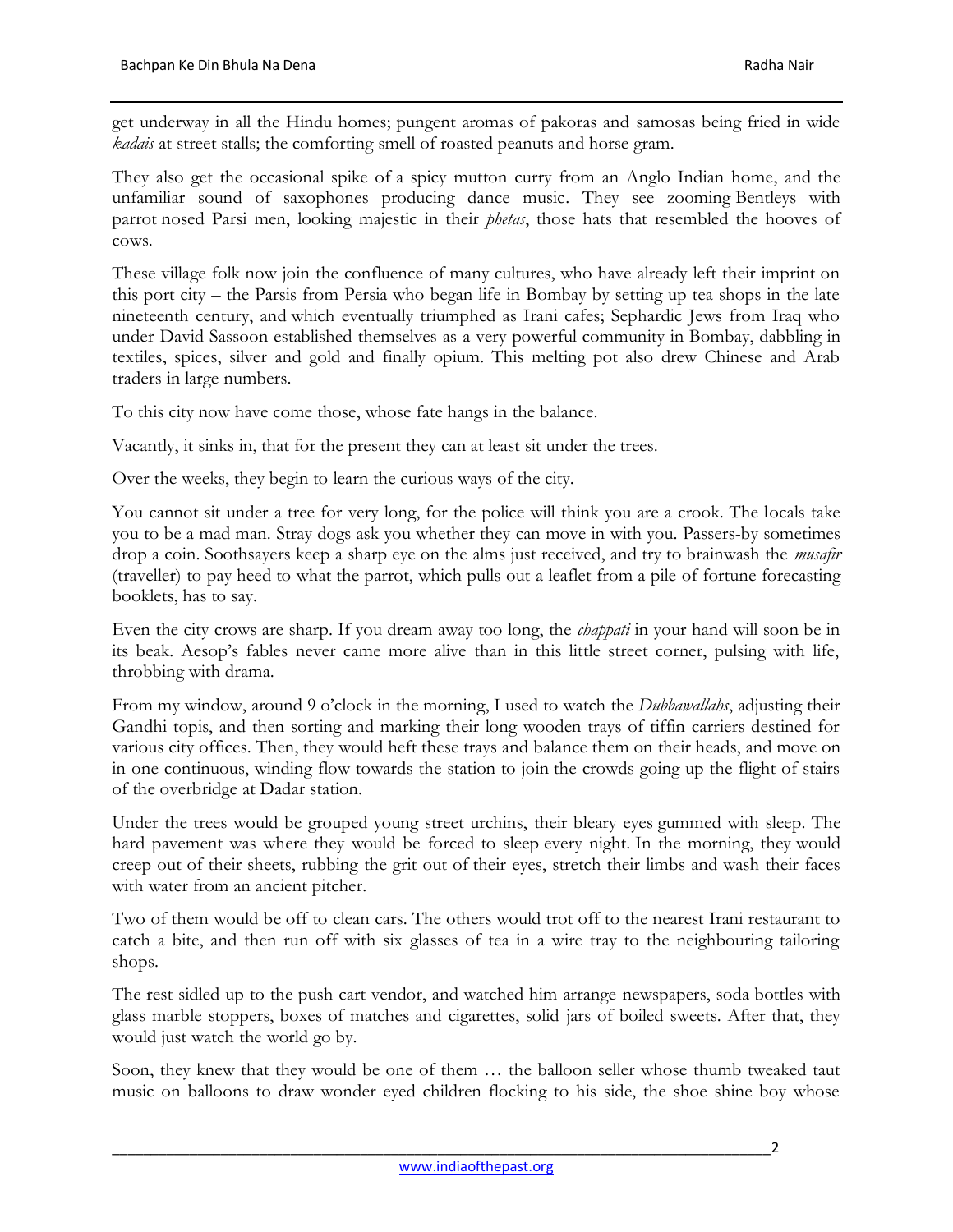work produced such a mirror like finish, that the city was reflected in convex detail on each shoe; the black market cinema ticket seller hanging round at Broadway cinema theatre before each show.

Or, they could be apprenticed as mill workers in the Mafatlal, Kohinoor, Finlay or Khatau Mills in the Dadar/Lower Parel textile belt – from which were sourced all my mother's crisp cotton saris, bed-sheets, tablecloths, napkins, curtains, towels, petticoats, dusters. Their registration stamp on the cloth made my mother so happy in the knowledge that she was buying the best, even better than British long cloth!

Till such time, they would watch the slow roll of trams; big hoardings of Bharat Bhushan and Meena Kumari romantically paired in Baiju Bawra (a popular film), done up in garish pink and green, hear hauntingly beautiful melodies from Aah, Taxi Driver, Paying Guest, Chori Chori, Awaara, Barsaat, Boot Polish, and Jagte Raho (popular films).

And I would watch from my window ledge, the bhaandi wallah, the radhi wallah, the subzee wali, or the dumroo man with his monkeys Radha Bai and Dilip Kumar enacting the eternal courtship scenes, ending up in marriage, and Radha bai walking off in huff to her parents' home, after her first domestic tiff; or open the front door to watch the *mochi* (cobbler) handcrafting the sturdiest pair of *chappals* for me.

As the day lengthened, along would come the knife sharpener. Neighbours would rush out with their kitchen knives. Soon he would be operating the treadle wheel grinder, until the fire sparks flew far and fast, when the knives were put to the grinding stone. Within seconds, the knives would be as good as new, and could easily draw blood if not properly handled.

Once a fortnight would come the tin smith from a distant land, to give a new shine to the insides of old brass and copper vessels. He would bring along with him, a bag of coal, handheld bellows and a strip of tin. Once the fire got going, the tin would be melted and evenly applied on the inside of the vessel.

Applying the tin is an art**:** the molten tin is poured into the copper vessel, then swirled and brushed around for only two or three seconds before it cools, to form a thin but complete coat

After two coatings, the vessels would be dipped into a bowl of cold water, causing them to hiss in protest. The vessels would dazzle with a silvery finish, after which they were finally handed over to the lady of the house. (*Editor's note: See [Growing up in Princely Mysore](http://www.indiaofthepast.org/contribute-memories/read-contributions/life-back-then/285-growing-up-in-princely-mysore) for another description of tinning, called 'kalai' in that story.)*

Around the same time, the stone chisellers too would come – usually dusky women, with unkempt hair gathered in an Andhra knot. Before they started their work, they would un-sling their babies strapped to their backs and place them on the uneven pavement. Then, with a sharp chisel and hammer, they would chisel away on flat stone spice grinders and giant *idli* grinders hewn out of a single rock.

Tuk-tuk went their rhythmic music, as they chiselled away the worn out surface. Soon, little crescent shaped dents would cover the entire surface. Rock salt or husk would then be dry ground on it to remove all the residual dust particles, before they were used for grinding masalas or chutneys.

I would wait for days for the flute seller, or the one string violin seller. They would produce magical music and fill me with a burning desire to own at least one of them.